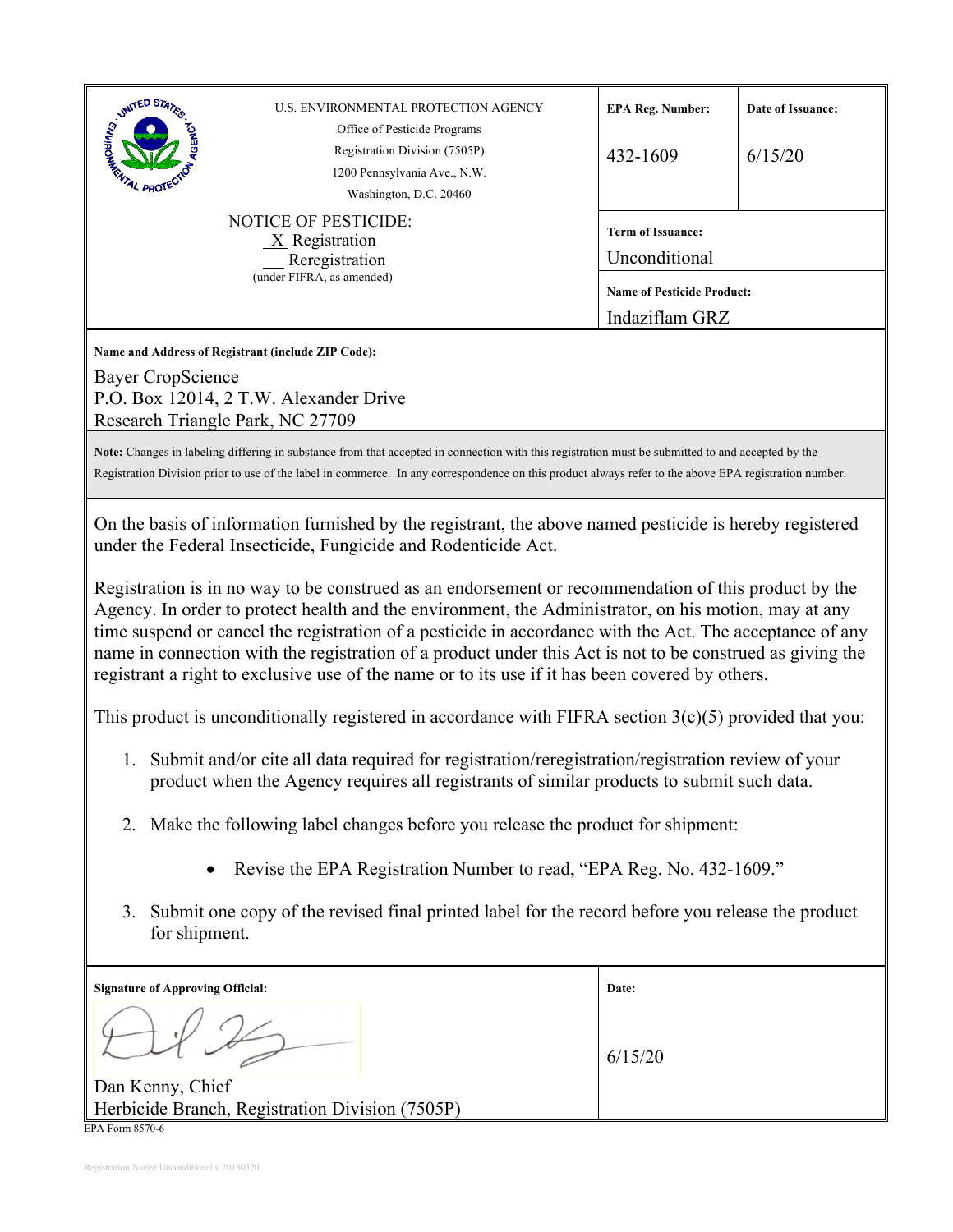Page 2 of 2 EPA Reg. No. 432-1609 Decision No. 547301 and 547302

Should you wish to add/retain a reference to the company's website on your label, then please be aware that the website becomes labeling under the Federal Insecticide Fungicide and Rodenticide Act and is subject to review by the Agency. If the website is false or misleading, the product would be misbranded and unlawful to sell or distribute under FIFRA section 12(a)(1)(E). 40 CFR 156.10(a)(5) list examples of statements EPA may consider false or misleading. In addition, regardless of whether a website is referenced on your product's label, claims made on the website may not substantially differ from those claims approved through the registration process. Therefore, should the Agency find or if it is brought to our attention that a website contains false or misleading statements or claims substantially differing from the EPA approved registration, the website will be referred to the EPA's Office of Enforcement and Compliance.

If these conditions are not complied with, the registration will be subject to cancellation in accordance with FIFRA section 6. Your release for shipment of the product constitutes acceptance of these conditions. A stamped copy of the label is enclosed for your records. Please also note that the record for this product currently contains the following CSFs:

- $\bullet$  Basic CSF dated 05/29/2020
- Alternate CSF 1 dated 06/09/2020

If you have any questions, please contact Grant Rowland by phone at 703-347-0254 or via email at rowland.grant@epa.gov

Enclosure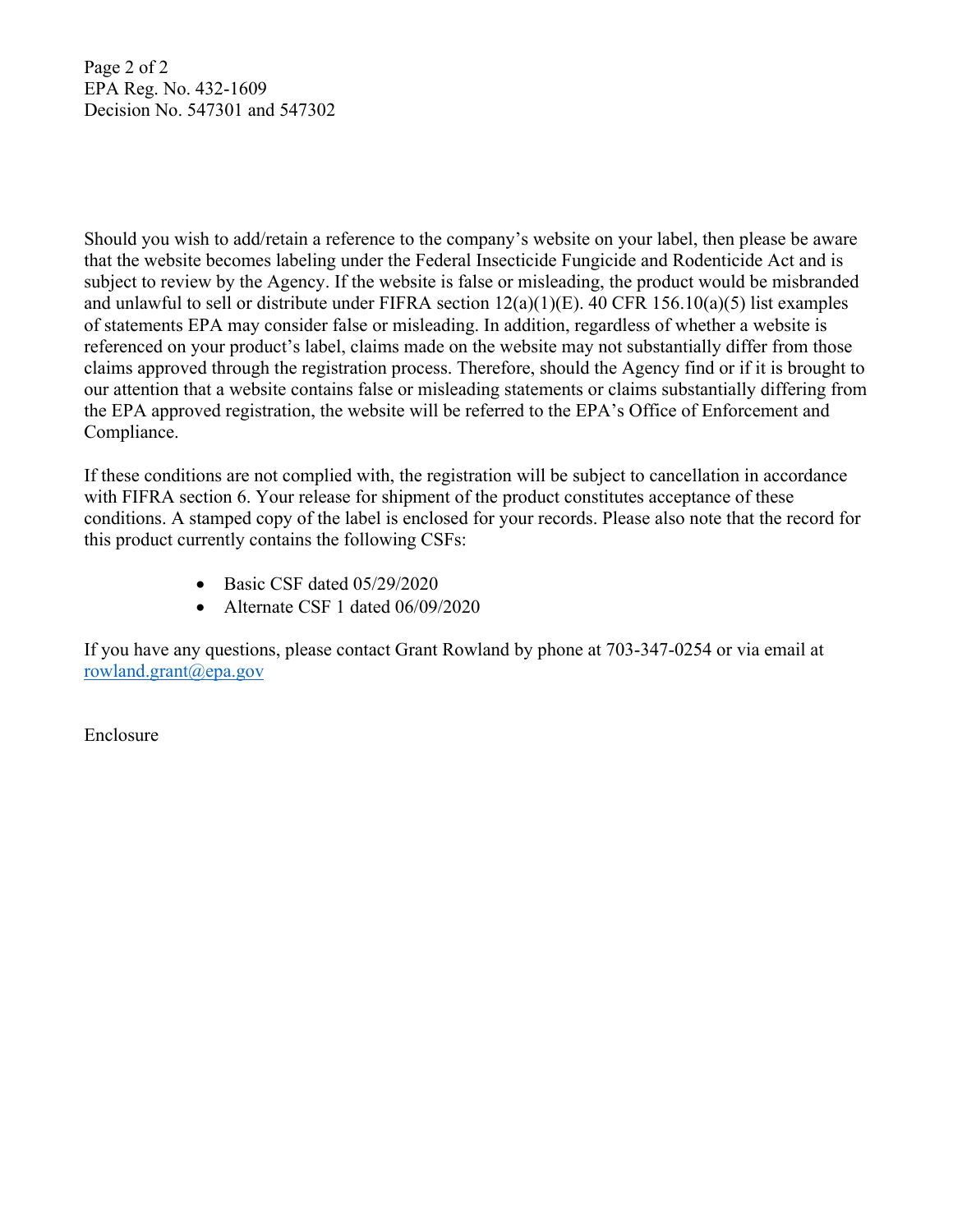# **Indaziflam GRZ**

## **ABN: Rejuvra, Rejuvra Herbicide**

## **Suspension Concentrate**

**Preemergence Herbicide for the restoration and protection of Rangeland, Conservation Reserve Program (CRP) lands, Natural Areas e.g., Parks and Open Space, Wildlife Management Areas, Recreational Areas, Fire Rehabilitation Areas, Prairies and Fire Breaks and including any of these sites that are grazed or cut for grass hay.** 

## **Editorial Note – [Bracketed text] is optional language**

| <b>ACTIVE INGREDIENT:</b> |               |
|---------------------------|---------------|
|                           | <u>80.95%</u> |

## **EPA Reg. No. 432-1609 EPA Est.**

Contains 1.67 pounds of indaziflam per gallon

## **KEEP OUT OF REACH OF CHILDREN**

## **CAUTION**

#### **For MEDICAL and TRANSPORTATION Emergencies ONLY Call 24 Hours A Day 1-800-334-7577 For PRODUCT USE Information Call 1-800-331-2867**

See [Back] [Side] Panel for First Aid Instructions and [Leaflet][Booklet] for Complete Precautionary Statements and Directions for Use. (Note to reviewer: Location of additional precautionary statements, directions for use will vary between those listed, depending on container type/size.)

| <b>FIRST AID</b>                                                                                                    |                                                                                                                                                 |  |
|---------------------------------------------------------------------------------------------------------------------|-------------------------------------------------------------------------------------------------------------------------------------------------|--|
| If swallowed:                                                                                                       | Call a poison control center or doctor immediately for treatment advice.<br>$\bullet$                                                           |  |
|                                                                                                                     | Have person sip a glass of water if able to swallow.<br>$\bullet$                                                                               |  |
|                                                                                                                     | DO NOT induce vomiting unless told to do so by a poison control center or doctor.<br>$\bullet$                                                  |  |
|                                                                                                                     | DO NOT give anything to an unconscious person.<br>$\bullet$                                                                                     |  |
| If on skin:                                                                                                         | Take off contaminated clothing.<br>$\bullet$                                                                                                    |  |
|                                                                                                                     | Rinse skin immediately with plenty of water for 15-20 minutes.<br>$\bullet$                                                                     |  |
|                                                                                                                     | Call a poison control center or doctor for treatment advice.<br>$\bullet$                                                                       |  |
| If inhaled:                                                                                                         | Move person to fresh air.<br>$\bullet$                                                                                                          |  |
|                                                                                                                     | If person is not breathing, call 911 or an ambulance, then give artificial respiration, preferably mouth-<br>$\bullet$<br>to-mouth if possible. |  |
|                                                                                                                     | Call a poison control center or doctor for further treatment advice.<br>$\bullet$                                                               |  |
| For MEDICAL Emergencies Call 24 Hours A Day 1-800-334-7577                                                          |                                                                                                                                                 |  |
| Have the product container or label with you when calling a poison control center or doctor or going for treatment. |                                                                                                                                                 |  |

INDAZIFLAM GROUP 29 HERBICIDE **ACCEPTED** 6/15/2020

> Under the Federal Insecticide, Fungicide and Rodenticide Act as amended, for the pesticide registered under

EPA Reg. No. 432-1609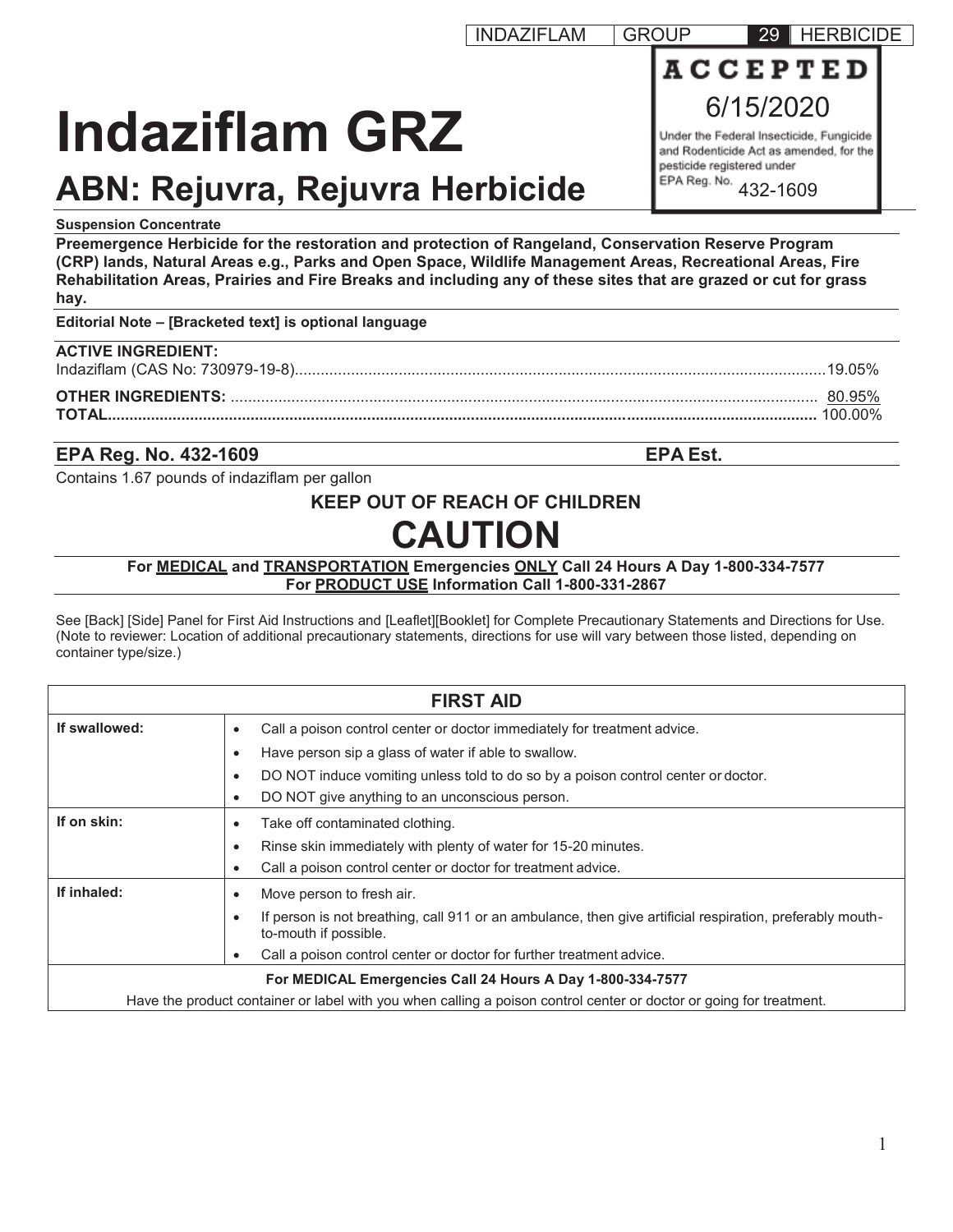## **PRECAUTIONARY STATEMENTS**

## **HAZARDS TO HUMANS AND DOMESTIC ANIMALS**

## **CAUTION**

Harmful if swallowed, absorbed through the skin or inhaled. Avoid contact with skin, eyes, or clothing. Avoid breathing spray mist.

#### **PERSONAL PROTECTIVE EQUIPMENT (PPE)**

All mixers, loaders, applicators and other handlers must wear:

- long-sleeved shirt and long pants.
- shoes plus socks.
- x Chemical resistant gloves made of barrier laminate, butyl rubber. nitrile rubber. neoprene rubber, polyvinyl chloride or Viton.

Follow manufacturer's instructions for cleaning/maintaining PPE. If no such instructions for washables exist, use detergent and hot water. Keep and wash PPE separately from other laundry.

#### **ENGINEERING CONTROLS STATEMENTS**

When handlers use closed systems or enclosed cabs in a manner that meets the requirements listed in the Worker Protection Standard (WPS) for agricultural pesticides [40 CFR 170.240 (d) (4-6)], the handler PPE requirements may be reduced or modified as specified in the WPS.

#### **USER SAFETY RECOMMENDATIONS:**

- Users should wash hands before eating, drinking, chewing gum, using tobacco or using the toilet.
- Users should remove clothing/PPE immediately if pesticide gets inside. Then wash thoroughly and put on clean clothing.
- Users should remove PPE immediately after handling this product. Wash the outside of gloves before removing. As soon as possible, wash thoroughly and change clothing.

## **ENVIRONMENTAL HAZARDS**

This product is toxic to fish, aquatic invertebrates, and plants. DO NOT apply directly to water, or to areas where surface water is present or to intertidal areas below the mean watermark. DO NOT contaminate water when disposing of rinsate or washwater. This product may impact water through spray drift or runoff. Follow directions for use to avoid spray drift and runoff. A level well maintained vegetative buffer strip between areas to which this product is applied and surface water features including ponds, streams, and springs will reduce the potential of this product entering water from rainfall runoff. Runoff of this product will be reduced by avoiding applications when rainfall is forecasted to occur within 48 hours.

**Ground Water Advisory:** This pesticide has properties and characteristics associated with chemicals detected in groundwater. This chemical may leach into ground water if used in areas where soils are permeable, particularly where the water table is shallow.

**Surface Water Advisory:** This pesticide may impact water quality due to runoff of rainwater. This is especially true for poorly draining soils and soils with shallow ground water. This product is classified as having a high potential for reaching surface water via runoff for several months or more after application.

## **DIRECTIONS FOR USE**

#### **It is a violation of Federal Law to use this product in a manner inconsistent with its labeling. Read the entire label before using this product**

DO NOT apply this product in a way that will contact workers or other persons, either directly or through drift. Only protected handlers may be in the area during application. For any requirements specific to your State or Tribe, consult the agency responsible for pesticide regulation.

#### **SHAKE WELL BEFORE USING**.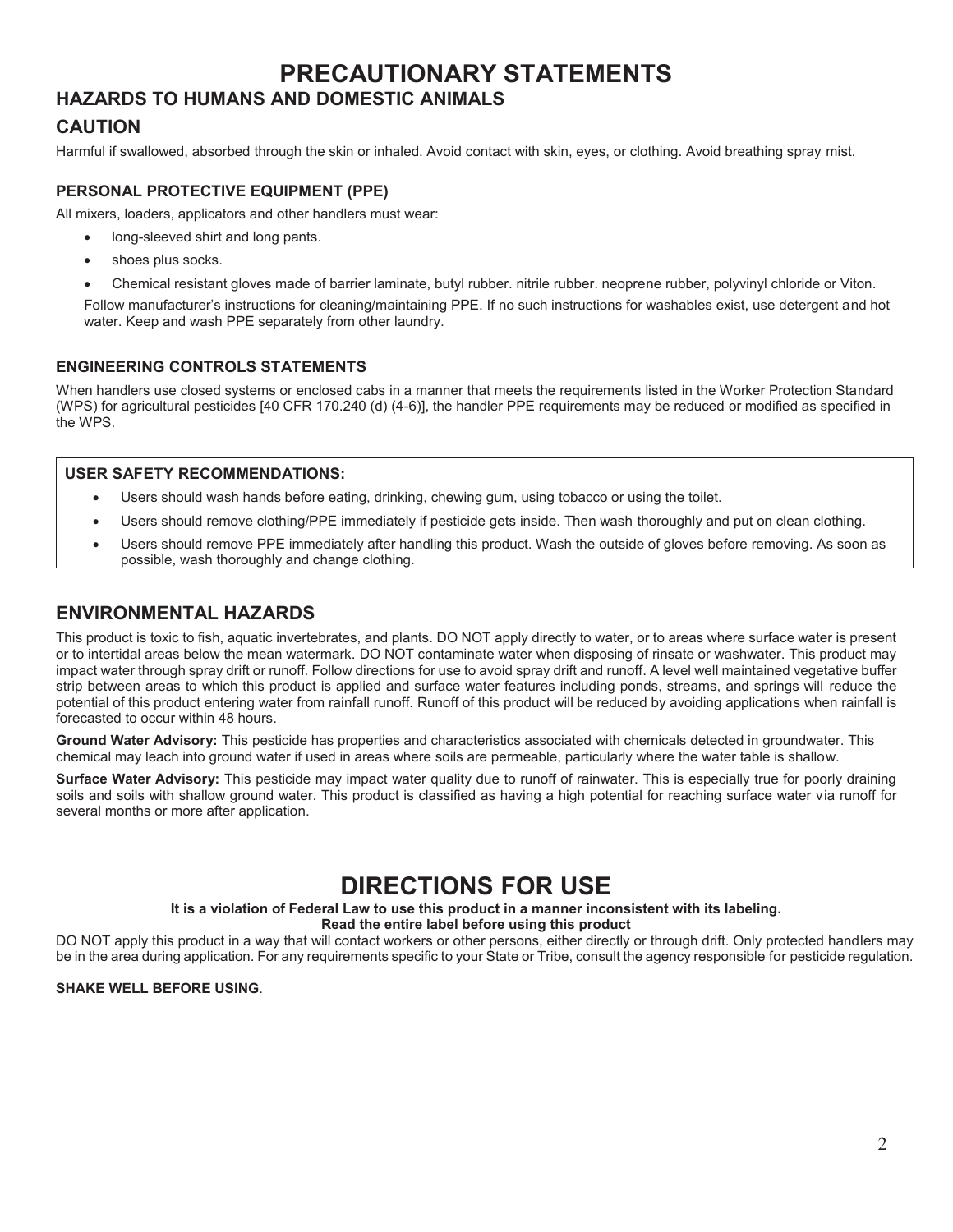## **AGRICULTURAL USE REQUIREMENTS**

Use this product only in accordance with its labeling and with the Worker Protection Standard, 40 CFR part 170. This standard contains requirements for the protection of agricultural workers on farms, forests, nurseries, and greenhouses, and handlers of agricultural pesticides. It contains requirements for training, decontamination, notification, and emergency assistance. It also contains specific Instructions and exceptions pertaining to the statements on this label about personal protective equipment (PPE) and restricted-entry intervals. The requirements in this box only apply to uses of this product that are covered by the Worker Protection Standard. DO NOT enter or allow worker entry into treated areas during the restricted entry interval (REI) of 12 hours. PPE required for early entry to treated areas that is permitted under the Worker Protection Standard and that involves contact with

anything that has been treated, such as plants, soil, or water, is:

- long-sleeved shirt and long pants.
- shoes plus socks.
- x Chemical resistant gloves made of barrier laminate, butyl rubber. nitrile rubber. neoprene rubber, polyvinyl chloride or Viton.

#### **PRODUCT INFORMATION**

Indaziflam GRZ is a selective, preemergence, alkylazine herbicide for control of many annual grasses and broadleaf weeds in rangeland, CRP land, natural areas e.g., parks and open space, wildlife management areas, recreational areas, fire rehabilitation areas, prairies and fire breaks and including any of these sites that are grazed or cut for grass hay.

Indaziflam GRZ controls weeds by reducing the emergence of seedlings through inhibition of cellulose biosynthesis (CB Inhibitor). Necrosis or yellowing may also be observed if the herbicide is applied to herbaceous tissue e.g., leaves and green stems of susceptible plants. The herbicide needs to be activated prior to weed germination for most effective control. For maximum activity against germinating weeds, Indaziflam GRZ requires moisture (0.25-0.5 inches rainfall or equivalent moisture from snowfall) within several weeks after application to activate the herbicide.

Indaziflam GRZ has minimal post emergence activity and generally does not control weeds that have emerged. A post emergence herbicide may be mixed with Indaziflam GRZ to control existing weeds. Indaziflam GRZ does not control weeds arising from perennial reproductive structures, such as tubers or rhizomes, or woody vegetation.

Indaziflam GRZ can be applied to terrestrial non-crop sites that contain areas of casual water of a temporary nature as a result of surface water collecting in equipment wheel ruts or in other depressions created by management activities.

#### **USE RESTRICTIONS**

- DO NOT apply directly to water or to soil where standing water is present except as specified on this label.
- DO NOT apply in or on irrigation ditches.
- DO NOT allow spray drift or runoff to fall into irrigation ditches.
- DO NOT apply Indaziflam GRZ through an irrigation or chemigation system.
- DO NOT apply or otherwise permit this product or sprays containing this product to come into contact with any non-target crop or desirable plants growing outside of the treatment site.
- DO NOT apply to water saturated, frozen, or snow covered ground.
- DO NOT apply when powdery dry soil or light or sandy soils are known to be prevalent in the area to be treated. Treatment of powdery dry soil and light sandy soils, when there is little likelihood of rainfall soon after treatment, may result in off target movement through sedimentation and possible damage to susceptible crops and desirable vegetation. Injury to crops or desirable vegetation may result if treated soil is washed, blown, or moved onto land used to produce crops or land containing desirable vegetation.
- DO NOT use on residential lawns or commercial lawns, golf courses, sod farms, plant nurseries, greenhouses and landscape ornamentals.
- DO NOT harvest hay within 40 days of any single application.
- DO NOT export hay from treated areas.
- DO NOT apply by air in the State of New York.
- Indaziflam GRZ is not for sale, distribution, or use in Nassau County or Suffolk County in New York State.
- Maximum use rates for areas that are grazed by livestock and/or rotated for hay:
	- Do not exceed 5 fl oz per acre of Indaziflam GRZ (0.065 lb active ingredient per acre) in a single application.
	- Do not exceed 6 fl oz per acre of Indaziflam GRZ (0.078 lb active ingredient per acre) in a 12-month period.
- Maximum use rates for areas that are not grazed by livestock and not cut for hay:
	- Do not exceed 7 fl oz per acre of Indaziflam GRZ (0.091 lb active ingredient per acre) in a single application.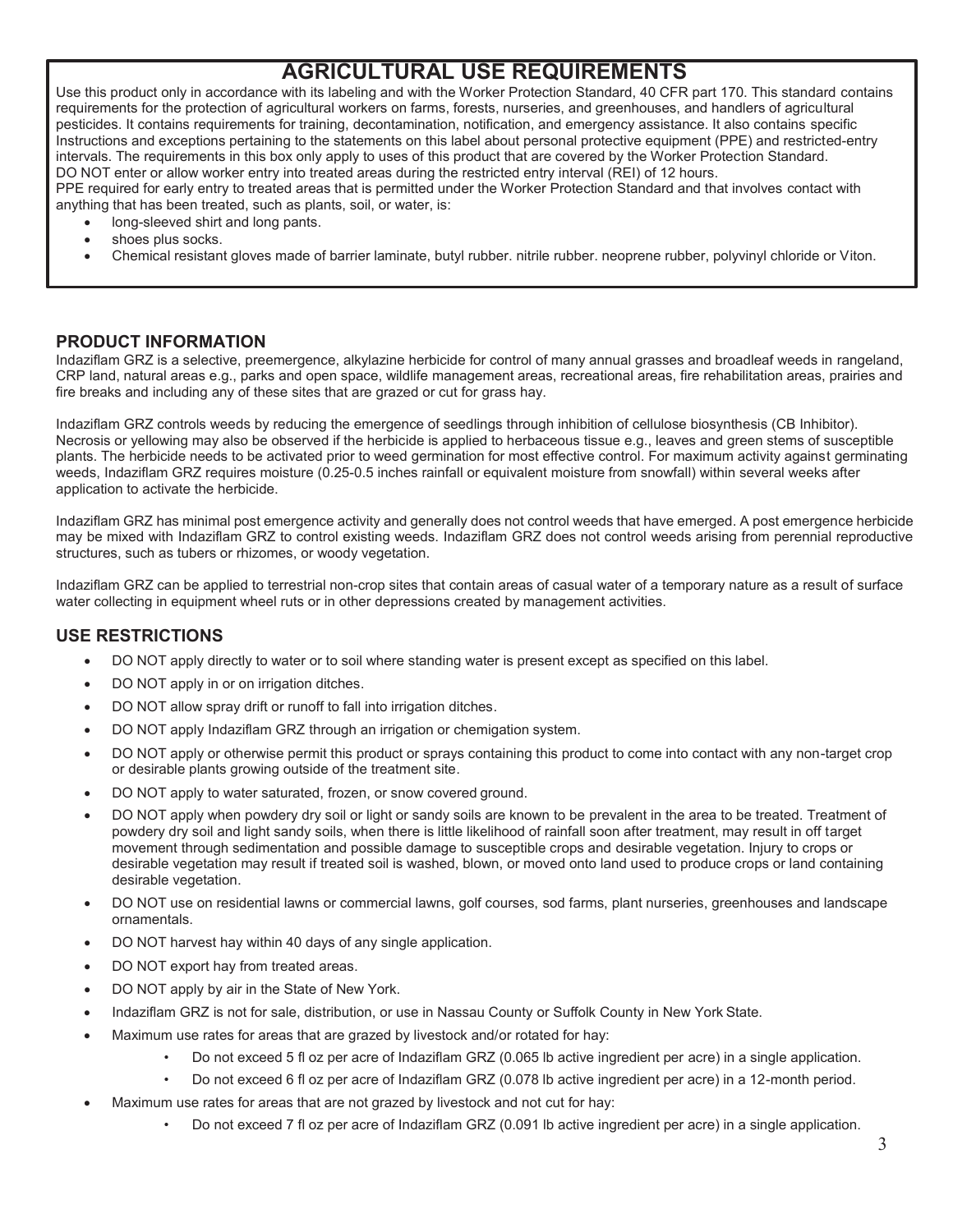• Do not exceed 10 fl oz per acre of Indaziflam GRZ (0.130 lb active ingredient per acre) in a 12-month period.

DO NOT make more than two applications in a 12-month period. Allow at least 60 days between applications.

## **USE PRECAUTIONS**

- Applications made to areas where runoff water flows onto agricultural land may injure crops.
- Applications made during periods of intense rainfall, to soils saturated with water, or soils through which rainfall will not readily penetrate may result in runoff and movement of Indaziflam GRZ.
- Treated soil should be left undisturbed to reduce the potential for Indaziflam GRZ movement by soil erosion, by wind, or water.
- Applications should be made only when there is little or no risk of spray drift or movement of applied product into sensitive areas. Sensitive areas are defined as bodies of water (ponds, lakes, rivers, and streams), habitats of endangered species and nonlabeled agricultural crop areas. Refer to the Spray Drift Management section of this label for more details.
- Indaziflam GRZ is not intended for use on areas grown for grass seed production or on areas intensively managed for grass hay production. This includes, but is not limited to, intensively managed grass production pastures with species such as timothy (*Phleum pratense*), fescues (*Festuca* species), bluegrasses (*Poa* species such as Kentucky bluegrass) and perennial ryegrass (*Lolium perenne*).

## **APPLICATION INFORMATION**

Indaziflam GRZ may be applied using ground or aerial equipment. Properly calibrate spray equipment according to the manufacturer's directions and check that the equipment is working properly prior to each use. Uniform application is essential for satisfactory weed control. Shut off spray booms while starting, turning, slowing, or stopping to avoid excessive application and potential non-target injury.

For ground application use a minimum spray volume of 10 gallons per acre. For optimum performance with ground equipment, use a boomed spray system with flat fan nozzles set at the appropriate height and properly calibrated according to the manufacturer's recommendations. Boomless spray systems may not provide uniform coverage across the spray swath and may result in reduced performance. The use of hand-held, backpack, or ATV/UTV-mounted spray equipment is allowed when treating smaller areas. The water volume and use rates are the same on a given area as if treating with a much larger boom sprayer.

For aerial application use a minimum spray volume of 5 gallons per acre. Higher water volume rates may be required to achieve an acceptable level of weed control. To avoid off-target drift movement from aerial applications to agricultural field crops the distance of the outer most nozzles on the boom must not exceed 3/4 the length of the wingspan or rotor.

See the Spray Drift Management section for more details on ground and aerial application.

#### **MIXING INSTRUCTIONS**

Ensure that the application equipment has been thoroughly cleaned from previous use before using to apply Indaziflam GRZ. Fill the spray tank with 1/2 of the required volume of water prior to the addition of Indaziflam GRZ. Add the proper amount of Indaziflam GRZ, and then add the rest of the water. Maintain sufficient agitation to ensure an adequate spray mixture during application. If Indaziflam GRZ is to be applied in a mixture with other pesticides, add the appropriate amounts of the tank mix partners in the following order: (a) products in water-soluble packaging (WSP), (b) wettable powders (WP), (c) wettable granules (WG) or other dry flowables, (d) fertilizers, (e) **Indaziflam GRZ,** (f) other aqueous suspension concentrates (SC), (g) soluble liquids (including glyphosate formulations), (h) emulsifiable concentrates and other organic-solvent based formulations, (i) adjuvants. Continue to fill the tank with water to the desired volume while agitating. **Maintain sufficient agitation during application to ensure a uniform spray mixture.** 

**Re-suspending Indaziflam GRZ in Spray Solution**: Like other suspension concentrates, Indaziflam GRZ will settle if left standing without agitation. Re-agitate the spray solution before application.

## **COMPATIBILITY TESTING WITH OTHER PESTICIDES**

A compatibility test must be conducted with any potential tank mix partner with Indaziflam GRZ. Using a clear container, conduct the test as described below:

Fill the container three-quarters full with water.

- 1. Add the appropriate amount of tank mix partner in the following order: (a) wettable powders, (b) dry flowables, (c) fertilizers, (d) **Indaziflam GRZ,** (e) other aqueous suspensions, (f) soluble liquids, (g) emulsifiable concentrates, (h) adjuvants. Shake or gently stir after each addition to mix thoroughly.
- 2. After adding all ingredients, let the mixture stand for 15 minutes and look for separation, large flakes, precipitates, gels, and heavy oily film or other signs of incompatibility.
- 3. If the compatibility test shows signs of incompatibility, DO NOT tank mix the product tested with Indaziflam GRZ.

#### **RESTORATION AND PROTECTION OF RANGELAND, CRP LAND AND NATURAL AREAS**

Indaziflam GRZ may be used to control annual grasses, broadleaf weeds and other labeled weeds to restore and protect rangeland, CRP land, and natural areas e.g., parks and open space, wildlife management areas, recreational areas, fire rehabilitation areas, prairies and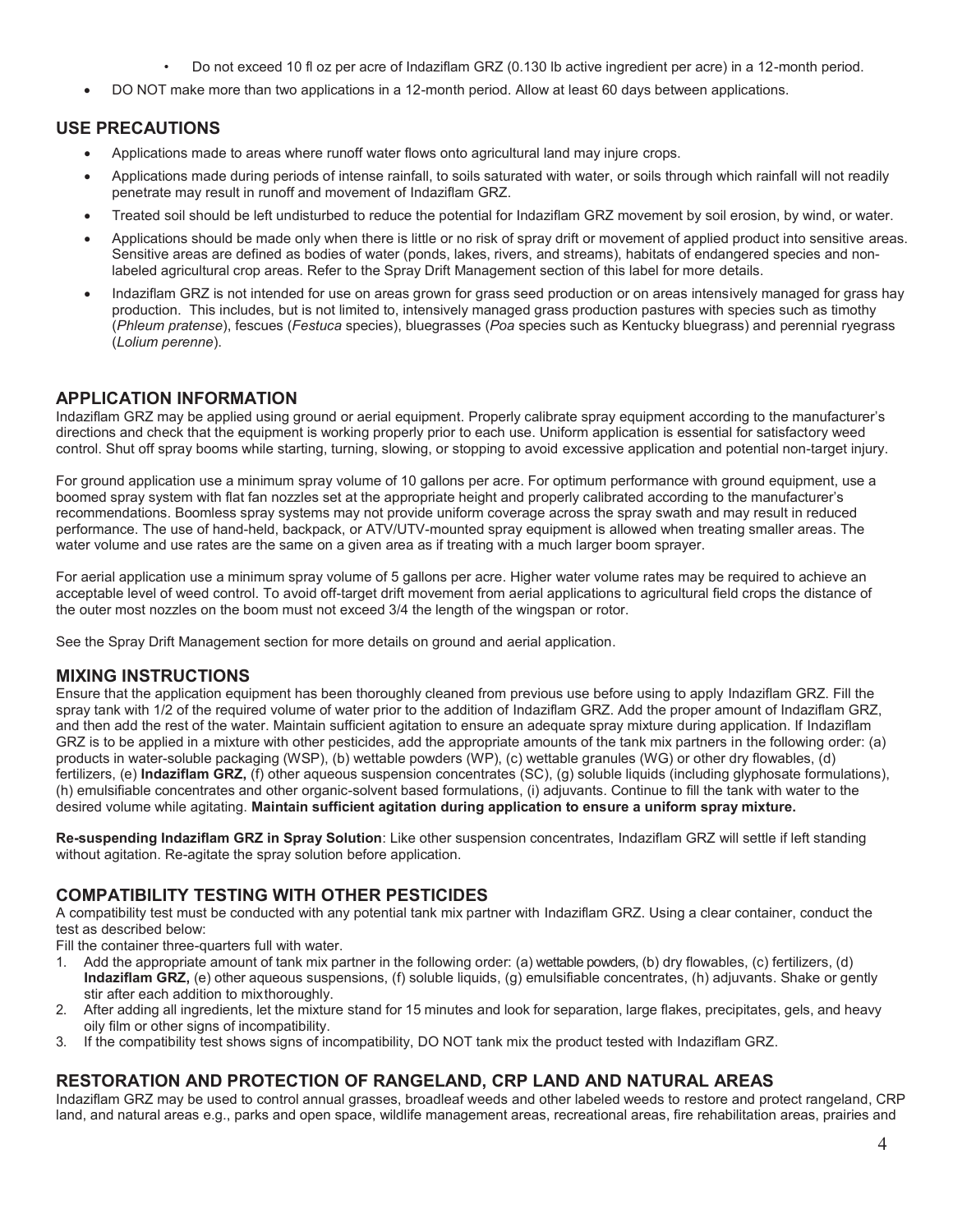#### fire breaks.

To release desirable perennial species for rangeland and CRP restoration, Indaziflam GRZ may be used to control the undesirable and invasive annual grasses, broadleaf weeds and other species listed in the Weeds Controlled section of this label. The residual activity of Indaziflam GRZ will help prevent the reemergence of many of these weeds, allowing for recovery of desirable perennial grasses, forbs, shrubs and trees.

To reclaim lands severely infested with weeds, the invasive weed species must first be controlled to allow remnant desirable species to reestablish or, where necessary and practical, to be replanted. During some seasons, grazing animals may show a strong preference for areas free of annual grasses and other weeds. Intensive grazing on newly released or newly established perennial grasses can prevent or delay recovery. Grazing injury will be exacerbated if only small areas are treated resulting in a high concentration of grazing animals, or when treating small perennial grasses that can be uprooted by grazing animals. The desirable grasses and other species must be allowed time to reestablish before grazing or forage production is resumed. A typical restoration management program may require two or more years to complete. Where practical, fencing or other measures may be needed to prevent early grazing of treated sites.

Heavy grazing after application and before sufficient precipitation to move the herbicide to the soil, will reduce the effective rate and distribution of Indaziflam GRZ on the soil surface. This can lead to reduced weed control. High concentrations of livestock in areas such as stock driveways, along fence rows, stock trails and fence corners where livestock congregate, will break the herbicide residual layer and lead to reduced weed control.

Removal of dense stands of annual grasses or other weeds in degraded areas with few perennial species remaining may result in large areas of bare ground devoid of vegetation. Before making applications in such areas, a multi-year restoration management plan should be in place.

Indaziflam GRZ controls a broad spectrum of annual grasses and broadleaf weeds but does not provide extended residual control of all annual species. Open space created by removal of annual grasses may be invaded by other non-desirable species, particularly broadleaf weeds or weeds that are more tolerant to low soil residual rates of Indaziflam GRZ. An adaptive management plan should be in place to deal with changing site conditions after annual grasses or other weeds are removed.

#### **Timing of Application**

Indaziflam GRZ may be applied at any time of the year. For pre-emergence control of annual weeds apply several weeks prior to weed seed germination. For maximum weed control, apply during periods when sufficient precipitation to activate the herbicide is expected prior to target weed germination, but avoid application if heavy rain is expected which can move treated soil into areas with crops or other desirable vegetation. For applications targeting emerged or established weeds, mix Indaziflam GRZ with appropriate post-emergence herbicides (see Herbicide Mixtures section).

#### **Use Rates**

The desired rate of Indaziflam GRZ depends on the residual weed activity required and restrictions on the maximum amounts listed in the table below.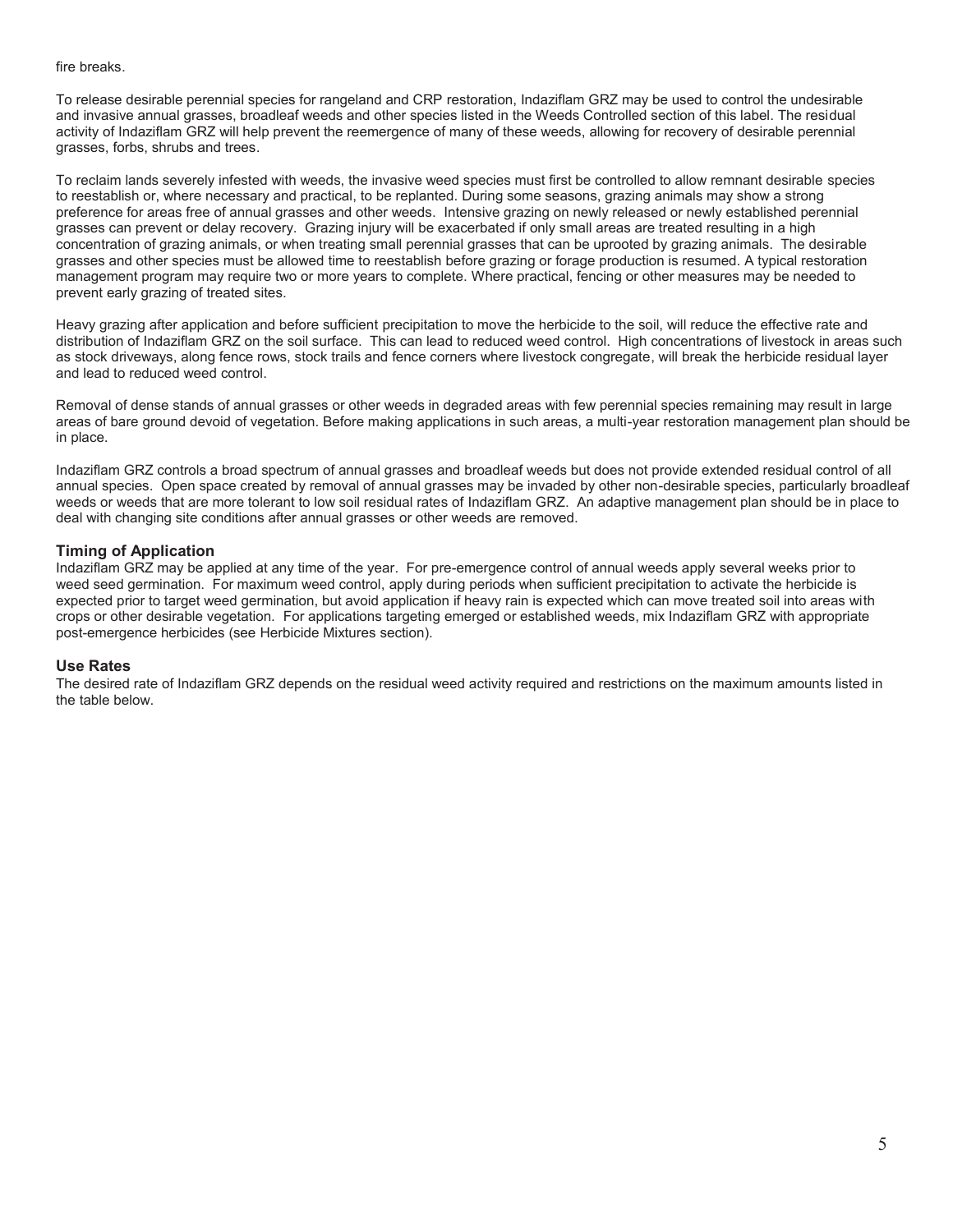#### **Indaziflam GRZ Rates for Rangeland, CRP and Natural Areas**

|                                                      | Rate Range<br>(f oz/A) | Maximum Single Use Rate<br>(fI oz/A) | Maximum Allowed in a<br>12-Month Period<br>(fl $oz/A$ ) |
|------------------------------------------------------|------------------------|--------------------------------------|---------------------------------------------------------|
| Areas grazed by livestock<br>and/or rotated for hay  | $3.5** - 5$            |                                      |                                                         |
| Areas not grazed by<br>livestock and not cut for hay | $3.5*** - 7$           |                                      |                                                         |

\*\* The 3.5 fl oz rate of Indaziflam GRZ should only be used when weed pressure is low and when less preemergence residual control is desired. DO NOT harvest hay within 40 days of any single application.

To minimize the potential for desirable perennial grass injury on the areas listed below, use a maximum Indaziflam GRZ rate of 5 fl oz per acre, apply preemergence to avoid the need to add post emergence tank-mix partners, wait at least three years before making a sequential application, and monitor the outcome from treatment of small areas before large scale use:

- Areas with desirable perennial species not listed in the tolerant species table, especially if these species are a dominant component of the perennial plant population.
- x Areas with desirable perennial *Poa* species (bluegrasses), *Lolium* species (ryegrasses) or *Festuca* species (fescues) (Some species in these genera may be severely injured or killed by Indaziflam GRZ).
- Areas with small or young perennial grasses.
- Areas where substantial soil disturbance has occurred such as from mining operations, landslides or areas previously managed as agriculture fields.
- Soils with 20% or more gravel content or soils with >85% sand.

#### **Tolerant Species**

The following tables list species that have demonstrated tolerance to Indaziflam GRZ. When treating areas with desirable species not listed in the tables, treat a small area to confirm tolerance prior to large scale use.

| <b>Cool Season Grasses</b>                          | <b>Warm Season Grasses</b>             |
|-----------------------------------------------------|----------------------------------------|
| Crested Wheatgrass (Agropyon cristatum)             | Blue Grama (Bouteloua gracilis)        |
| Green Needlegrass (Nassella viridula)               | Sand Dropseed (Sporobolus cryptandrus) |
| Intermediate Wheatgrass (Thinopyrum intermedium)[*] |                                        |
| Needle-and-thread (Hesperostipa comata)             |                                        |
| Prairie Junegrass (Koeleria macrantha)[*]           |                                        |
| Streambank Wheatgrass (Elymus lanceolatus)          |                                        |
| Western Wheatgrass (Pascopyrum smithii)             |                                        |
|                                                     |                                        |

[\* Not for use in California]

| <b>Forbs and Shrubs</b>                           |  |  |
|---------------------------------------------------|--|--|
| Broom Groundsel (Senecio spartioides)             |  |  |
| Fringed Sage (Artemisia frigida)                  |  |  |
| Lemon Scurfpea (Psoralidium lanceolatum)          |  |  |
| White Sage (Artemisia Iudoviciana)                |  |  |
| Prickly Pear (Opuntia)                            |  |  |
| Porter's Aster (Symphyotrichum porteri)           |  |  |
| Scarlet Globemallow (Sphaeralcea coccinea)        |  |  |
| Short's Milkvetch (Astragalus shortianus)         |  |  |
| Sulphur - Flower Buckwheat (Eriogonum umbellatum) |  |  |
| Western Ragweed (Ambrosia psilostachya)[*]        |  |  |
| Wild Tarragon (Artemisia dracunculus)[*]          |  |  |

[\* Not for use in California]

#### **Herbicide Mixtures**

For applications made after target weeds have germinated, mix Indaziflam GRZ with appropriate postemergence herbicides. Indaziflam GRZ may be mixed with Plateau (EPA Reg. No. 241-365, imazapic), Lambient (EPA Reg. No. 432-1584, propoxycarbazone-sodium), glyphosate (Ranger Pro®, EPA Reg. No. 524-517; Roundup Pro® Concentrate, EPA Reg. No. 524-529; Roundup PROMAX®; EPA Reg. No. 524-579), rimsulfuron, or other products labeled for the target use site. If the intent is to release desirable species in the treatment area, select herbicides that are selective on the desirable species. See Compatibility Testing With Other Pesticides section to ensure compatibility of tank mix partners prior to operational mixing.

Follow all use restrictions on this label and for all tank mix partners. It is the pesticide user's responsibility to ensure that all products in the listed mixtures are registered for the intended use. Read and follow the applicable restrictions and limitations and directions for use on all product labels involved in tank mixing. Users must follow the most restrictive directions for use and precautionary statements of each product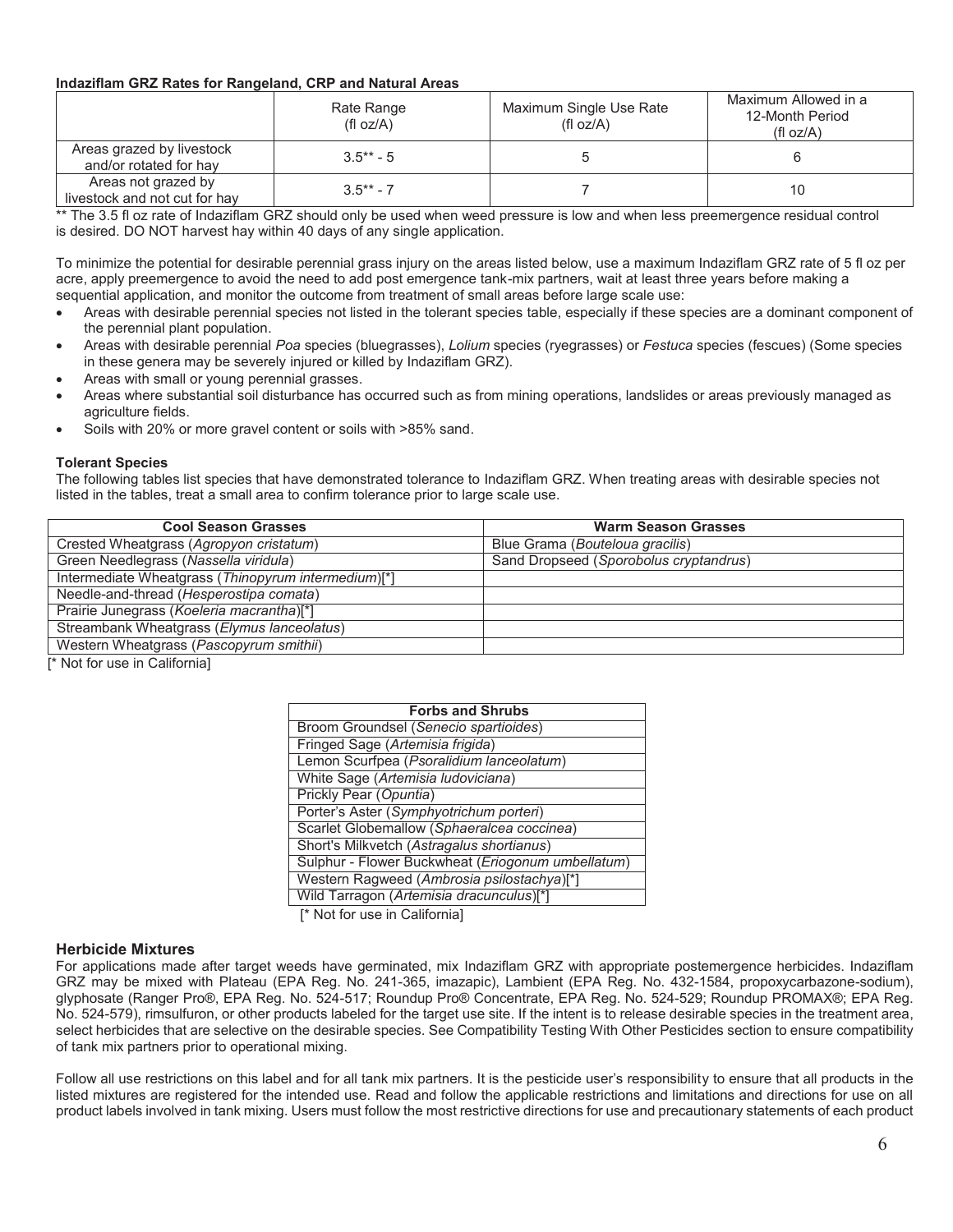in the tank mixture.

Apply mixtures so that the spray solution covers the soil surface in a uniform manner. If uniform coverage is not achieved, preemergence activity will be inconsistent.

#### **Replanting of Desirable Species in Rangeland, CRP or Natural Areas**

Desirable rangeland and CRP species may be planted into areas treated with Indaziflam GRZ. If planning to plant desirable species in the treated area, avoid planting for at least eight months after application. A field bioassay must then be completed before planting. To conduct a field bioassay, grow to maturity test strips of the species you plan to plant. The test strips should cross the entire area including knolls and low areas. Response to the field bioassay will indicate whether or not to plant the species grown in the test strips. If no injury (e.g., poor germination, stunting, chlorosis, malformation, or necrosis) the species grown in the test strips may be planted.

## **Rotational Crop Restrictions**

| <b>Rotational Crops</b>                                 | <b>Minimum Plant Back Interval</b><br>(Months After Indaziflam GRZ Application) |
|---------------------------------------------------------|---------------------------------------------------------------------------------|
| Cereal Crops e.g., Wheat, Corn, Sorghum, and Barley     |                                                                                 |
| Root Crops e.g., Carrot, Radish, Potato, and Sugar Beet | 22                                                                              |
| Sovbean*                                                | 22                                                                              |

\*Soybeans may be rotated after 22 months provided the forage and hay are not fed to livestock.

A field bioassay must then be completed prior to planting any rotational crop. To conduct a field bioassay, grow to maturity test strips of the species you plan to plant. The test strips should cross the entire area including knolls and low areas. Response to the field bioassay will indicate whether or not to plant the species grown in the test strips. If no injury (e.g., poor germination, stunting, chlorosis, malformation, or necrosis) the species grown in the test strips may be planted.

#### **Weeds Controlled or Suppressed by Indaziflam GRZ**

#### **Broadleaf Weeds Controlled**

| 21 0001001 <b>11</b> 00003 0011001100 |                         |
|---------------------------------------|-------------------------|
| American black nightshade             | Solanum americanum      |
| <b>Bittercress</b>                    | Cardamine sp.           |
| California burclover                  | Medicago polymorpha     |
| Canada thistle, common (from seed)    | Circium arvense         |
| Carpetweed                            | Mollugo verticillata    |
| Chickweed, common                     | Stellaria media         |
| Chickweed, mouse-ear                  | Cerastium vulgatum      |
| Clover, white                         | <b>Trifolium repens</b> |
| Common mullein (from seed)[*]         | <b>Erbascum</b> thapsus |
| Corn speedwell                        | Veronica arvensis       |
| Cudweed, linear-leaf/purple           | Gnaphalium purpureum    |
| Curly dock (from seed)                | Rumex crispus           |
| Cutleaf evening primrose              | Oenothera laciniata     |
| Dalmatian toadflax (from seed)[*]     | Linaria dalmatica       |
| Dandelion, cat's ear                  | Hypochoeris radicata    |
| Dandelion, common (from seed)         | Taraxacum officinale    |
| Diffuse knapweed[*]                   | Centaurea diffusa       |
| Doveweed                              | Murdannia nudiflora     |
| Eclipta                               | Eclipta alba            |
| Evening primrose, common              | Oenothera biennis       |
| Evening primrose, cutleaf             | Oenothera laciniata     |
| Filaree, redstem                      | Erodium cicutarium      |
| Fleabane, blackleaved                 | Conza bonariensis       |
| Florida pusley                        | Richardia scabra        |
| Gromwell, yellow                      | Amsinckia calycina      |
| Groundsel, common                     | Senecio vulgaris        |
| <b>Hairy fleabane</b>                 | Erigeron bonariensis    |
| Hairy nightshade                      | Solanum sarrachoides    |
| Halogeton <sup>[*]</sup>              | Halogeton glomeratus    |
| <b>Henbit</b>                         | Lamium amplexicaule     |
| Horseweed/Marestail                   | Erigeron canadensis     |
| Kochia                                | Kochia scoparia         |
| Lambsquarters, common                 | Chenopodium album       |
| Lawn burweed                          | Soliva pterosperma      |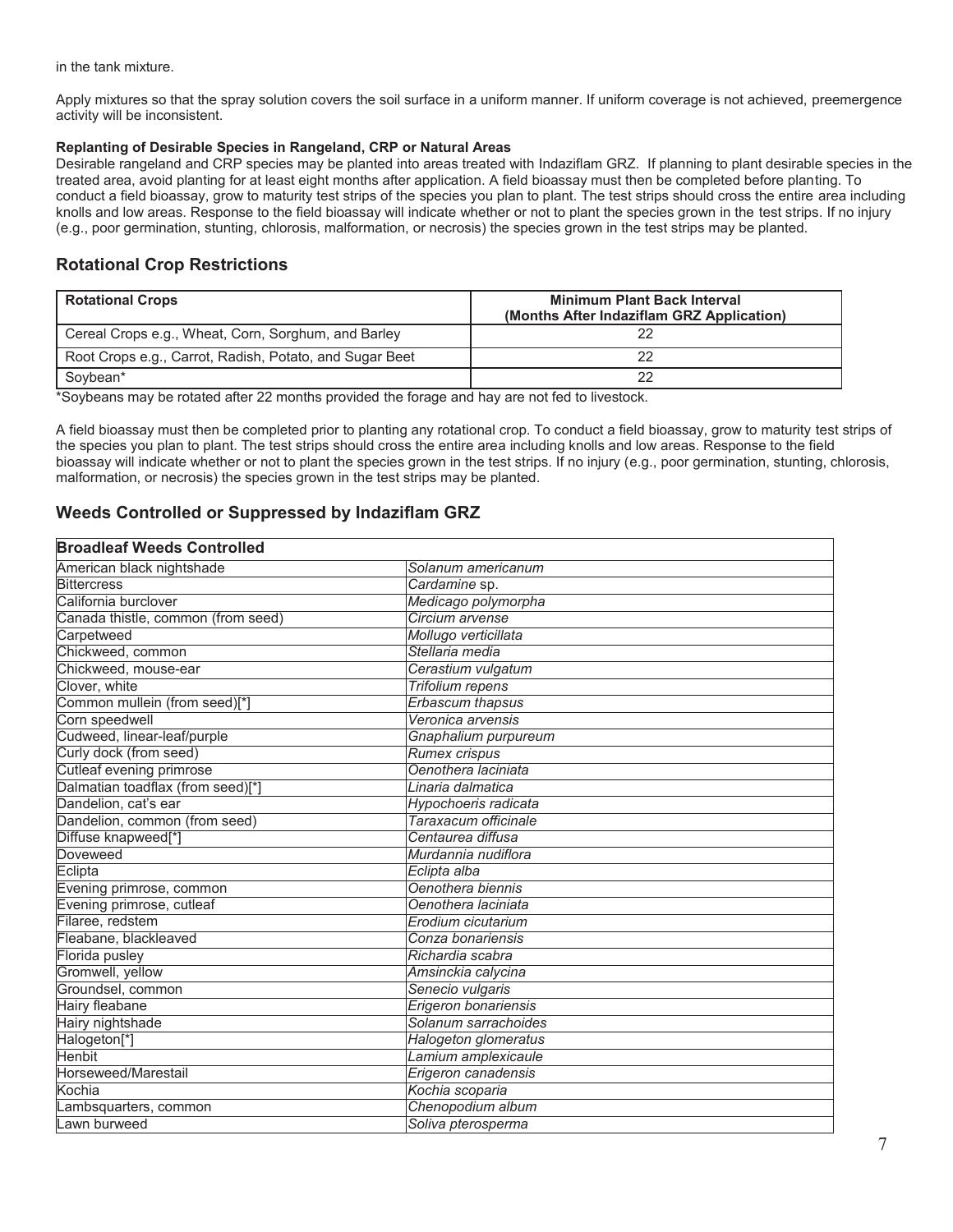| Little mallow                 | Malva parviflora            |
|-------------------------------|-----------------------------|
| Long-stalk phyllanthus        | <b>Phyllanthus tenellus</b> |
| Musk thistle (from seed)[*]   | Carduus nutans              |
| Panicle willowweed            | Epilobium paniculatum       |
| Plantain, buckhorn            | Plantago lanceolata         |
| Plantain, paleseed            | Plantago virginica          |
| Prostrate knotweed            | Polygonum aviculare         |
| Prostrate pigweed             | Amaranthus blitoides        |
| Prostrate spurge              | Euphorbia humifusa          |
| Puncturevine                  | <b>Tribulus terrestirs</b>  |
| Purslane, common              | Portulaca oleracea          |
| Ragweed, common               | Ambrosia artimisiifolia     |
| Red tasselflower              | Emilia sonchifolia          |
| Redmaids                      | Calandrinia caulescens      |
| Redroot pigweed               | Amaranthus retroflexus      |
| Redstem fleabane/Storksbill   | Erodium cicutarium          |
| <b>Russian thistle</b>        | Salsola tragus              |
| Shepherd's-purse              | Capsella bursa-pastoris     |
| Sowthistle, annual            | Sonchus olerachus           |
| Spotted catsear               | Hypochoeris radica          |
| Swinecress                    | Coronopus didymus           |
| Teasel, common (from seed)[*] | Dipsacus fullonum           |
| Tropic ageratum               | Ageratum conycoides         |
| Velvetleaf                    | Abutilon theophrasti        |
| Wild buckwheat (from seed)    | Polygonum convolvulus       |
| Wild mustard                  | Sinapis arvensis            |
| Yellow starthistle            | Centaurea solstitialis      |
|                               |                             |

| <b>Grasses and Sedges Controlled</b> |                            |
|--------------------------------------|----------------------------|
| <b>Annual bluegrass</b>              | lPoa annua                 |
| Annual bromegrass                    | Bromus spp.                |
| Barnyardgrass, common                | Echinochloa crus-galli     |
| Bulbous bluegrass[*] #               | Poa bulbosa                |
| Cheat grass                          | <b>Bromus secalinus</b>    |
| Crabgrass                            | Digitaria species          |
| Crabgrass, Henry                     | Digitaria adscendens       |
| Crabgrass, large/hairy               | Digitaria sanguinalis      |
| Crabgrass, smooth                    | Digitaria ischaemum        |
| Downy brome/Cheatgrass               | <b>Bromus tectorum</b>     |
| False chamomile                      | Matricaria maritime        |
| Foxtail brome                        | <b>Bromus rubens</b>       |
| Foxtail, giant                       | Setaria faberi             |
| Foxtail, green                       | Setaria viridis            |
| Foxtail, yellow                      | Pennisetum glaucum         |
| Goosegrass                           | Eleusine indica            |
| Guineagrass                          | Panicum maximum            |
| Japanese stiltrass[*]                | Microstegium vimineum      |
| Jointed goatgrass[*]                 | Aegilops cylindrica        |
| Medusahead                           | Taeniatherum caput-medusae |
| <b>Mouse barley</b>                  | Hordeum murinum            |
| Natal grass[*]                       | Melinis repens             |
| <b>Rice flatsedge</b>                | Cyperus iria               |
| Ryegrass, Italian                    | Lolium multiflorum         |
| Ryegrass, perennial                  | Lolium perenne             |
| Sandbur                              | Cenchrus longispinus       |
| Sedge, annual                        | Cyperus spp.               |
| Sprangletop                          | Leptochloa spp.            |
| <b>Tufted lovegrass</b>              | Eragrostis pectinacea      |
| Ventenata <sup>[±][*]</sup>          | Ventenata dubia            |

| <b>Weeds Suppressed</b> |                               |
|-------------------------|-------------------------------|
| <b>Black medic</b>      | lupulina l<br><i>Medicado</i> |
| <b>Black mustard</b>    | Brassica nigra                |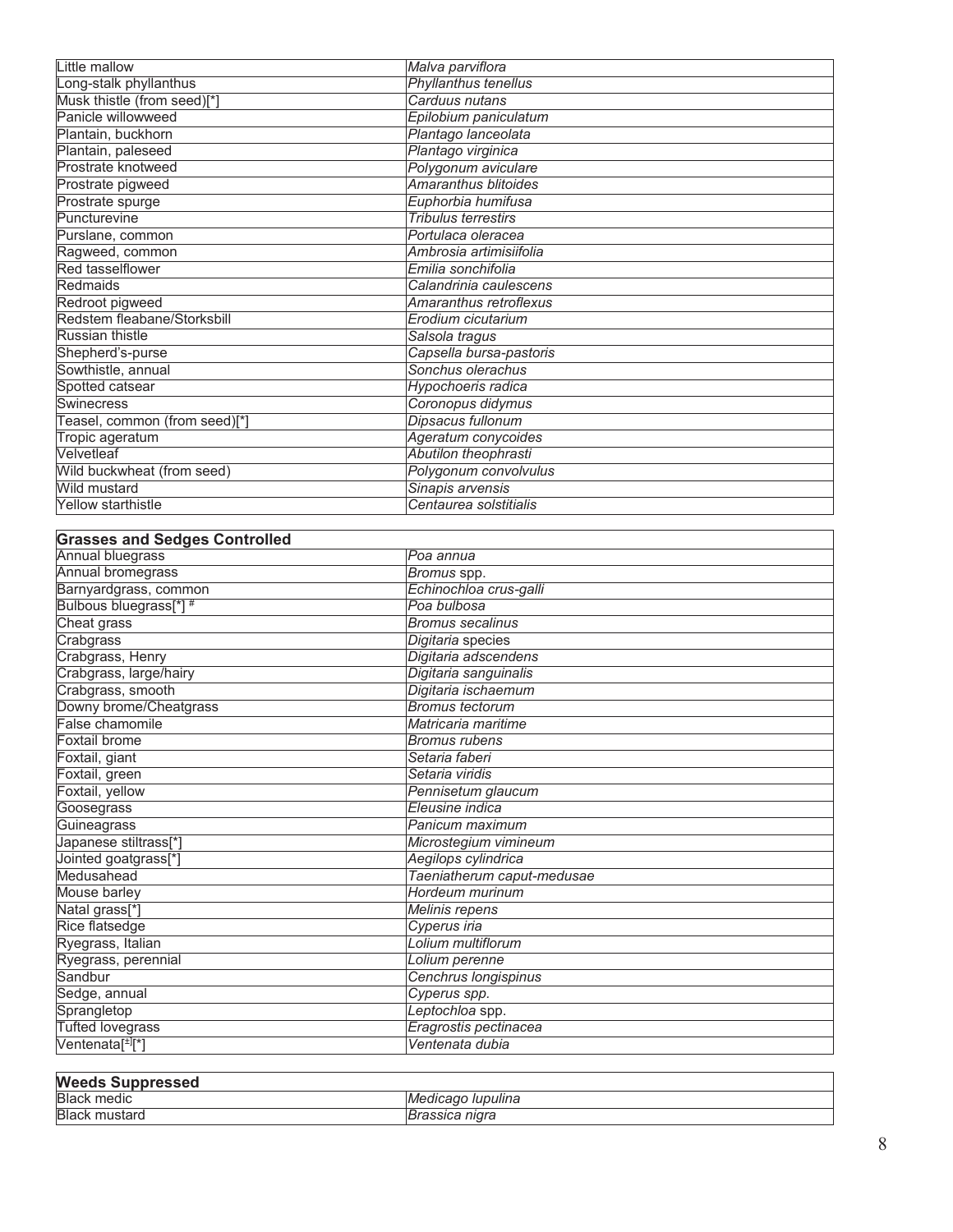| False chamomile        | Matricaria maritime |
|------------------------|---------------------|
| Rye, Feral[*] [**]     | Secale cereale      |
| London rocket          | Sisymbrium irio     |
| Nutsedge, purple       | Cyperus rotunda     |
| Nutsedge, yellow       | Cyperus esculentus  |
| <b>Prickly lettuce</b> | Lactuca serriola    |
| Sesbania, hemp         | Sesbania exaltata   |
| Sida, prickly/teaweed  | Sida spinosa        |
| Southern brassbuttons  | Cotula australis    |
| Sunflower, common      | Helianthus spp.     |
| Vetch, purple          | Vicia benghalensis  |
| Wild carrot            | Daucus carota       |
| Woodsorrell, yellow    | Oxalis stricta      |
| Woodsorrel/Oxalis      | Oxalis species      |

[\* Not for use in California]

[\*\* For best control use 7 fl oz/A and follow with a sequential application one or two years after the initial application] # Control prior to sprouting of new bulblets (does not control established perennial plants)

[± In California use a minimum of 5 fl oz/A.]

#### **Resistance Management Guidelines**

Indaziflam GRZ contains indaziflam, a Group 29 Herbicide (Cellulose Biosynthesis Inhibitor). There are no known instances of crossresistance between this product and other classes of herbicides, or sites of action. Performance of this product is not affected by the presence of biotypes resistant to glyphosate, triazines, ALS-inhibiting, growth regulant, or other herbicide sites of action.

A given weed population may contain or evolve resistance to a herbicide after repeated use. Appropriate resistance-management strategies should be followed to mitigate or delay resistance. The following Integrated Weed Management Techniques are effective in reducing problems with herbicide resistant weed biotypes. It is best to use multiple practices to manage or delay resistance, as no single strategy is likely to be totally effective.

Follow the best management practices listed below to delay the evolution of herbicide resistant weeds.

- Fields should be scouted prior to application to identify the weed species present and their growth stage to determine if the intended application will be effective. Fields should be scouted after application to verify that the treatment was effective.
- Identify weeds present in the field through scouting and field history and understand their biology. The weed-control program should consider all of the weeds present.
- Suspected herbicide-resistant weeds may be identified by these indicators:
	- Failure to control a weed species normally controlled by the herbicide at the dose applied, especially if control is achieved on adjacent weeds
	- A spreading patch of non-controlled plants of a particular weed species
	- Surviving plants mixed with controlled individuals of the same species
- x Contact your local sales representative, crop advisor, or extension agent to find out if suspected resistant weeds to this SOA (Site of Action) have been found in your region.
- If resistant biotypes of target weeds have been reported, use the application rates of this product specified for your local conditions.
- Tank mix products so that there are multiple effective sites of actions for each target weed.
- If resistance is suspected, treat weed escapes with an herbicide having a different site of action and/or use non-chemical means to remove escapes, if practical, with the goal of preventing further seed production.
- Use a diversified approach toward weed management. Whenever possible incorporate multiple weed-control practices e.g., mechanical cultivation and biological management practices.
- To the extent possible, DO NOT allow weed escapes to produce seeds, roots, or tubers.
- Difficult to control weeds may require sequential applications of herbicides with differing sites of action.
- Apply this herbicide at the correct timing and rate needed to control the most difficult to control weeds in the field.
- DO NOT use more than two applications of this or any other herbicide with the same site of action within a single growing season unless mixed with an herbicide with another site of action with an overlapping spectrum for the difficult-to-control weeds.
- Report any incidence of non-performance of this product against a particular weed species to your Bayer distributor, Bayer representative or call 1-800-331-2867.

#### **Spray Drift Management**

Spray equipment and weather affect spray drift. Avoiding spray drift is the responsibility of the applicator. The applicator is responsible for considering all factors when making application decisions. To reduce the potential for drift, equipment must be set to apply medium or coarser droplets (ASABE Standard 572.1). Follow the nozzle manufacturer's directions on pressure, orientation, spray volume, and other factors in order to minimize drift and optimize coverage and weed control. For ground application use the lowest boom height that is compatible with the spray nozzles that will provide uniform coverage. For aerial application spray at the lowest height that safely permits uniform coverage of the soil and minimizes droplet evaporation. Where states have more stringent regulations, they must be observed.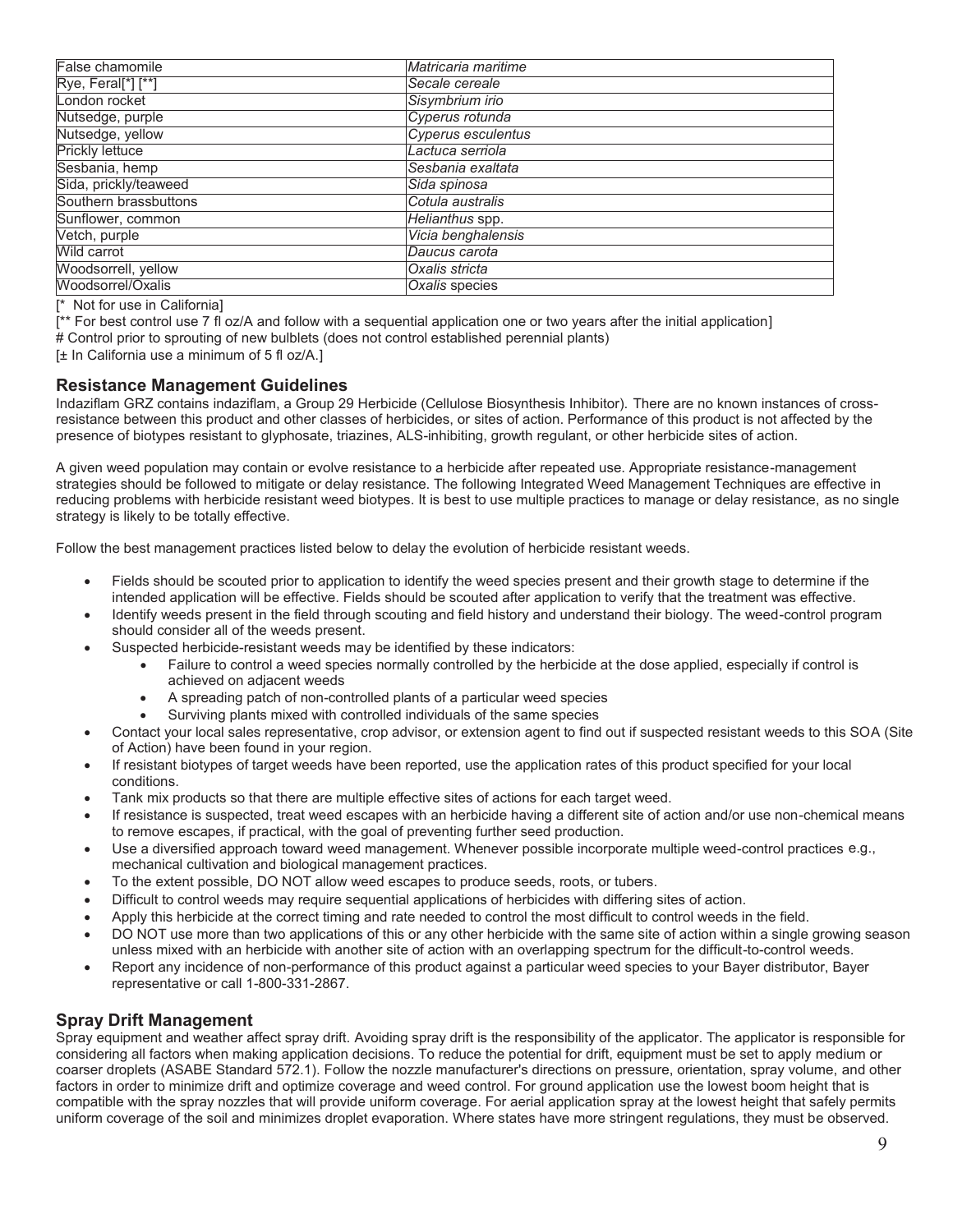#### **Sensitive Areas**

Sensitive areas are defined as bodies of water (ponds, lakes, rivers, and streams), habitats of endangered species and non-labeled agricultural crop areas. Applicators must take all precautions necessary to keep spray drift from reaching sensitive areas. Only apply when the potential for drift to sensitive areas is minimal (e.g. when wind is blowing away from the sensitive areas).

DO NOT apply under circumstances where spray drift can reach unprotected persons, food, or forage, except as otherwise permitted by this label. Food or forage may be rendered unfit for sale, use, or consumption.

#### **Wind**

Avoid making applications when spray particles may be carried by air currents to areas where sensitive crops and plants are growing. Many factors influence spray drift potential including droplet size, equipment type, and local terrain. Drift potential increases if wind is in excess of 10 mph, gusty, or below 2 mph (due to inversion potential). Always make applications when there is some air movement to determine the direction and distance of possible spray drift. The applicator should be familiar with local conditions and how it may influence spray drift.

#### **Temperature Inversion**

Drift potential is high during a temperature inversion. Temperature inversions are characterized by increasing temperature with altitude and are common on nights with limited cloud cover and light to no wind. The presence of an inversion can be indicated by ground fog or by the movement of smoke from a ground source or an aircraft smoke generator. Smoke that layers and moves laterally in a concentrated cloud (under low wind conditions) indicates an inversion, while smoke that moves upward and rapidly dissipates indicates good vertical air mixing. Avoid applications during temperature inversions.

#### **Controlling Droplet Size**

An effective way to reduce spray drift is to apply large droplets. Use the largest droplets that provide target pest control. While applying larger droplets will reduce spray drift, the potential for drift will be greater if applications are made improperly or under unfavorable environmental conditions.

Controlling Droplet Size – Ground Boom

- Pressure Use the lowest spray pressure recommended for the nozzle to produce the target spray volume and droplet size.
- Spray Nozzle Use a spray nozzle that is designed for the intended application. Consider using nozzles designed to reduce drift by producing larger droplets of a uniform size.
- x Volume Increasing the spray volume so that larger droplets are produced will reduce spray drift. Use the highest practical spray volume for the application. If a greater spray volume is needed, consider using a nozzle with a higher flow rate.

Controlling Droplet Size – Aircraft

Adjust Nozzles - Follow nozzle manufacturers recommendations for setting up nozzles. Generally, to reduce fine droplets, nozzles should be oriented parallel with the airflow in flight.

#### **Shielded Sprayers**

Shielding the boom or individual nozzles can reduce spray drift. Consider using shielded sprayers. Verify that the shields are not interfering with the uniform deposition of the spray on the target area.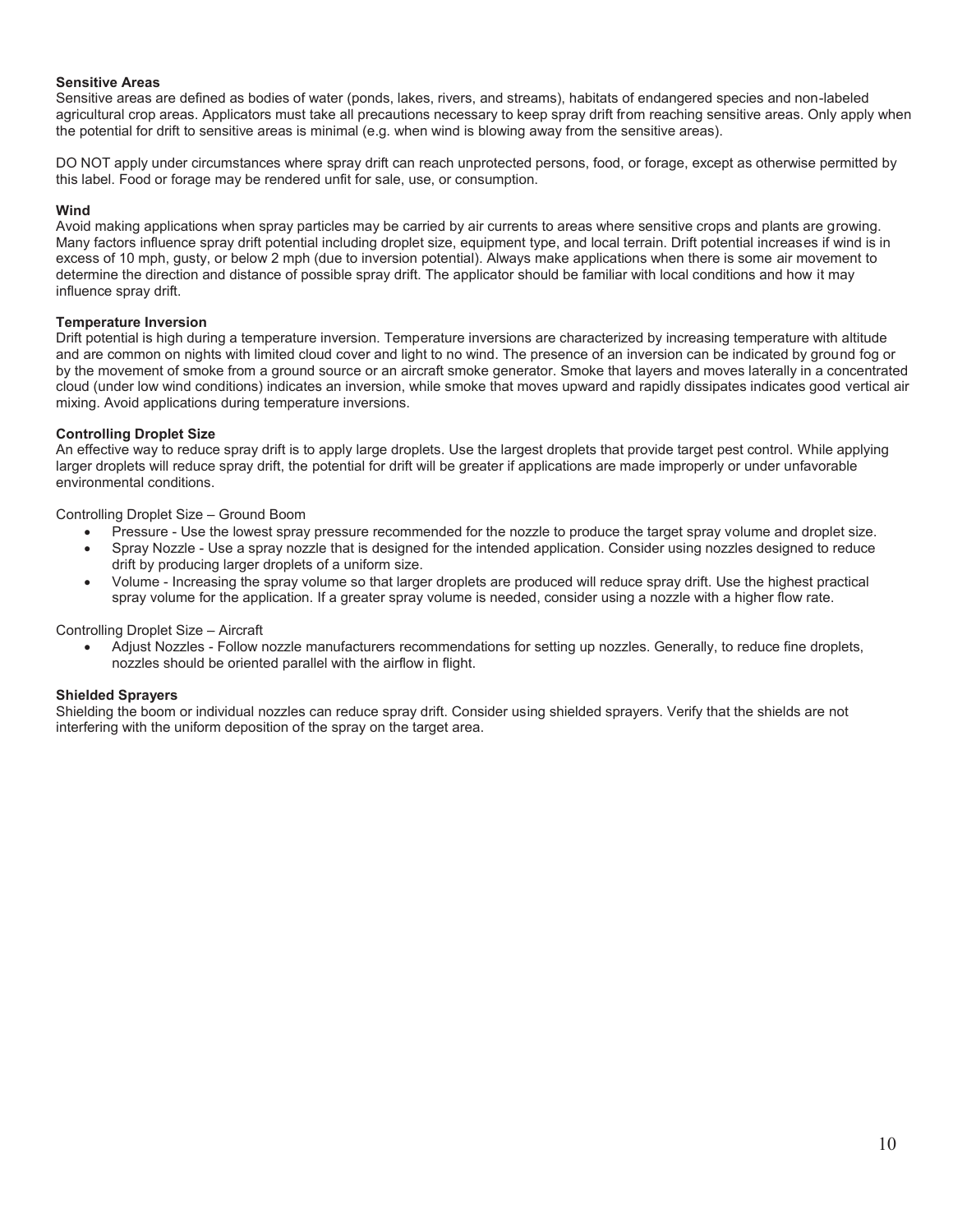## **STORAGE AND DISPOSAL**

DO NOT contaminate water, food, or feed by storage and disposal.

**Pesticide Storage:** Store product in original container only. Store in cool, dry place.

**Pesticide Disposal:** Waste resulting from the use of this product must be disposed of on site or at an approved waste disposal facility.

**Container Handling:** Refer to the Net Contents section of this product's labeling for the applicable "Nonrefillable Container" designation.

#### **Rigid, Non-refillable containers small enough to shake (i.e., with capacities equal to or less than 5 gallons)**

Non-refillable container. DO NOT reuse or refill this container. Offer for recycling, if available. Triple rinse or pressure rinse container (or equivalent) promptly after emptying. Triple rinse as follows: Empty the remaining contents into application equipment or a mix tank and drain for 10 seconds after the flow begins to drip. Fill the container 1/4 full with water and recap. Shake for 10 seconds. Pour rinsate into application equipment or a mix tank or store rinsate for later use or disposal. Drain for 10 seconds after the flow begins to drip.

Repeat this procedure two more times. Then offer for recycling or reconditioning or puncture and dispose of in a sanitary landfill or by incineration, or if allowed by State and Local authorities, by burning. If burned, stay out of smoke.

#### **Rigid Non-refillable containers that are too large to shake (i.e., with capacities greater than 5 gallons)**

Non-refillable container. DO NOT reuse or refill this container. Offer for recycling, if available. Triple rinse or pressure rinse container (or equivalent) promptly after emptying. Triple rinse as follows: Empty the remaining contents into application equipment or a mix tank. Fill the container 1/4 full with water. Replace and tighten closures. Tip container on its side and roll it back and forth, ensuring at least one complete revolution, for 30 seconds. Stand the container on its end and tip it back and forth several times. Empty the rinsate into application equipment or a mix tank or store rinsate for later use or disposal. Repeat this procedure two more times. Then offer for recycling or reconditioning or puncture and dispose of in a sanitary landfill or by incineration, or if allowed by State and Local authorities, by burning. If burned, stay out of smoke.

#### **Nonrefillable Rigid Plastic and Metal Containers, e.g., Intermediate Bulk Containers [IBC] (Size or Shape Too Large to be Tipped, Rolled, or Turned Upside Down):**

Nonrefillable container. Do not reuse or refill this container. Clean container promptly after emptying the contents from this container into application equipment or mix tank and before final disposal using the following pressure rinsing procedure. Insert a lance fitted with a suitable tank cleaning nozzle into the container and ensure that the water spray thoroughly covers the top, bottom, and all sides inside the container. The nozzle manufacturer generally provides instructions for the appropriate spray pressure, spray duration, and/or spray volume. If the manufacturer's instructions are not available, pressure rinse the container for at least 60 seconds using a minimum pressure of 30 PSI with a minimum rinse volume of 10% of the container volume. Drain, pour, or pump rinsate into application equipment or rinsate collection system. Repeat this pressure rinsing procedure two more times. Then, for Plastic Containers, offer for recycling if available or puncture and dispose of in a sanitary landfill, or by incineration. For Metal Containers, offer for recycling if available or reconditioning if appropriate, or puncture and dispose of in a sanitary landfill, or by other procedures approved by state and local authorities.

DO NOT transport if container is damaged or leaking. If the container is damaged, leaking or obsolete, or in the event of a major spill fire, or other emergency, contact BAYER CROPSCIENCE LP at 1-800-334-7577, day or night.